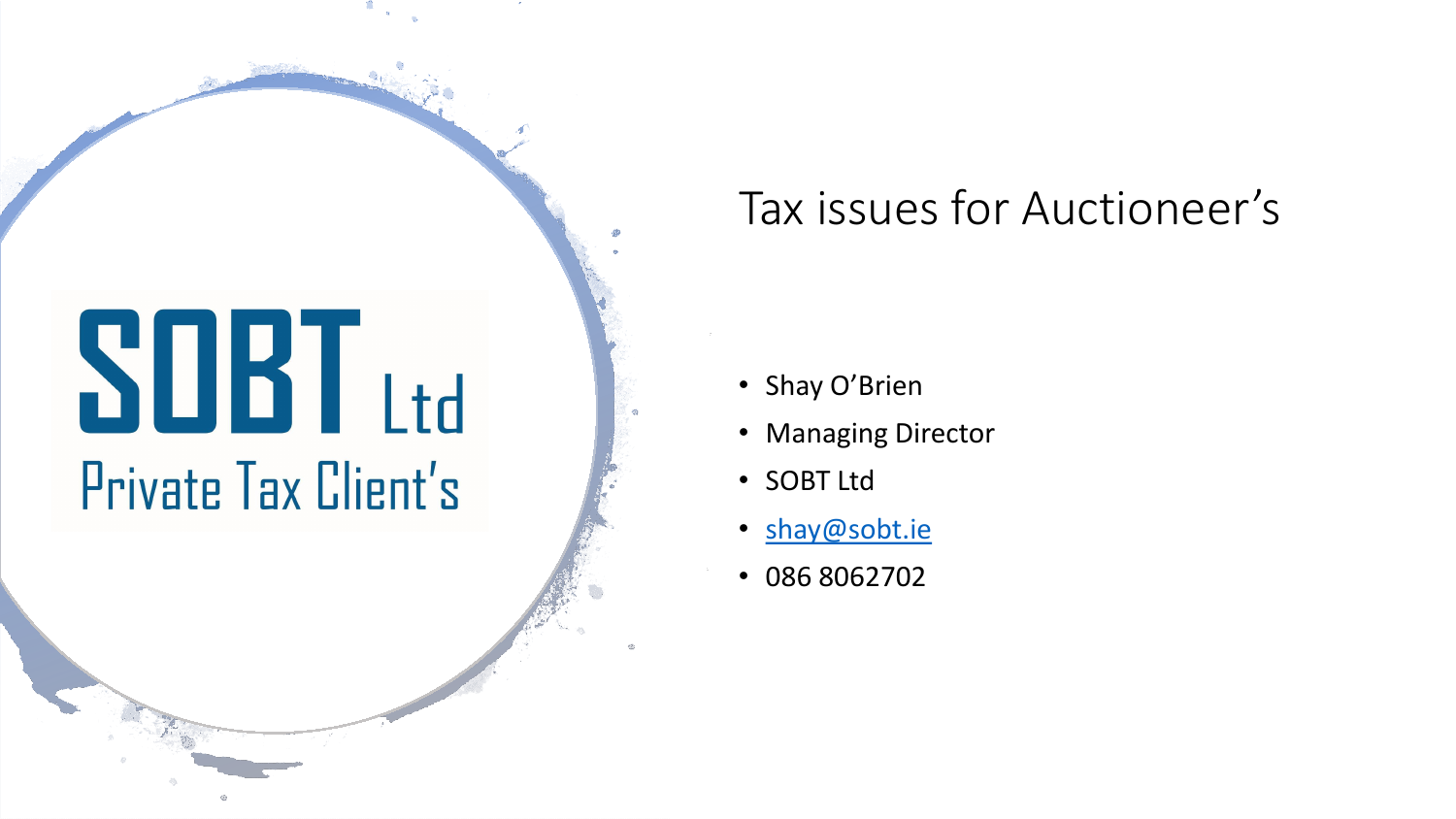## Local Property Tax (LPT)

- Liability date 1 November –deadline was extended to 10 Nov
- Next Key Date -21 March for Annual Debit Instruction. For more than one property payment method must be online
- Other Key Dates
- January 2022 phased payments start for deduction at source and regular cash payments through a payment service provider
- 12 January 2022 latest date for paying in full by cash or cheque
- 15 January 2022 monthly direct debit payments start and continue on the 15th day of every month
- 21 March 2022 deduction date for Annual Debit Instruction (ADI) payment.

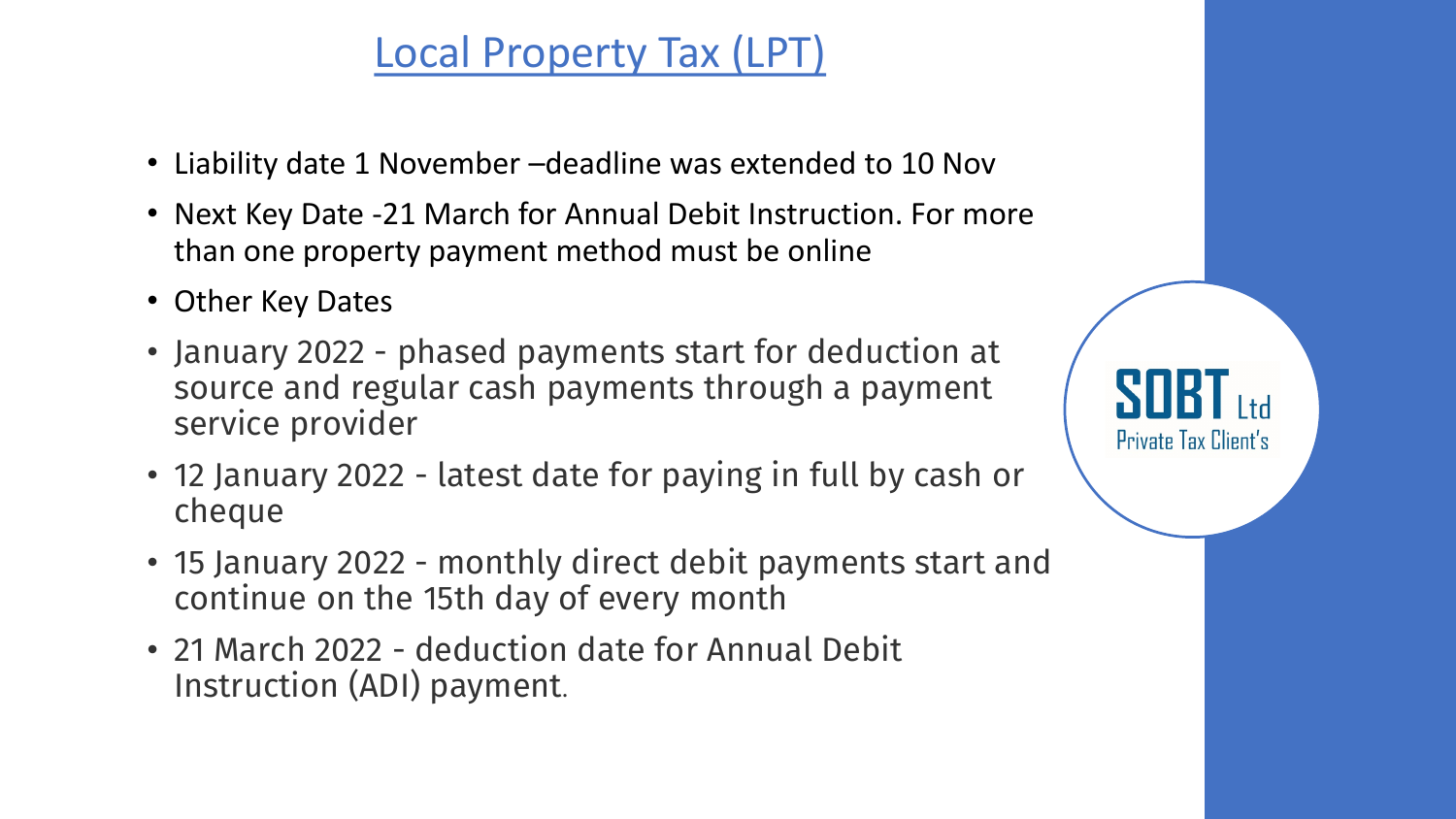## Local Property Tax (LPT)

- Problems that arose and still there ?
- A) Clients could not find Property ID and Pin's
- B) Some properties very hard to value, e.g. house refurb, no water , but normally high value property
- C) Some properties coming up "Exempt" but are not now

Private Tax Client's

- D) Non Residents
- E) Old PPS numbers with "W" at end
- F) Deceased individuals
- G) Changed Jobs-some find themselves in arrears where LPT was been deducted via pay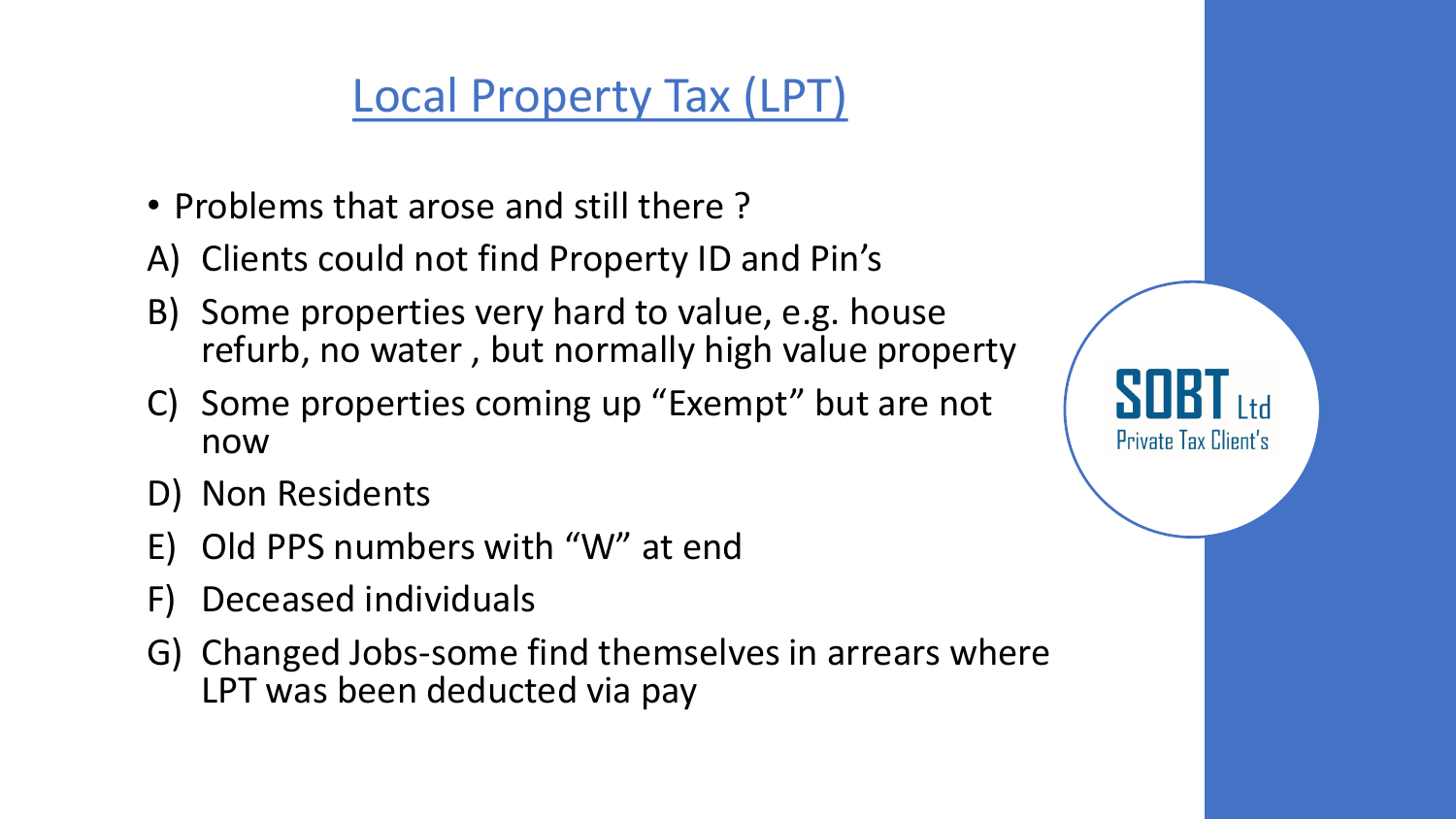### Local Property Tax (LPT)

- Tips
- A) If client cannot find Property ID and PIN and has an accountant, then ask client to request from accountant. The PIN and ID can be accessed by the accountant on ROS via clicking

[Manage Your Tax 2021](https://www.ros.ie/rcw/redirectController/redirect/payeonline.launchurl/) *Then click* [My Documents](https://www.ros.ie/paye-online-web/pos_overview?execution=e1s1&_eventId=launchMyDocuments) [On the left hand side ,](https://www.ros.ie/paye-online-web/pos_overview?execution=e1s1&_eventId=launchMyDocuments) *click* [2022](https://www.ros.ie/mydocuments-web/overview?execution=e1s1&_eventId=year&year=2022)

B) Get client to request Revenue send in post (see sécond slide which shows how to do) C) Get client to register for Revenue on Line Service (ROS)

SOR Private Tax Client's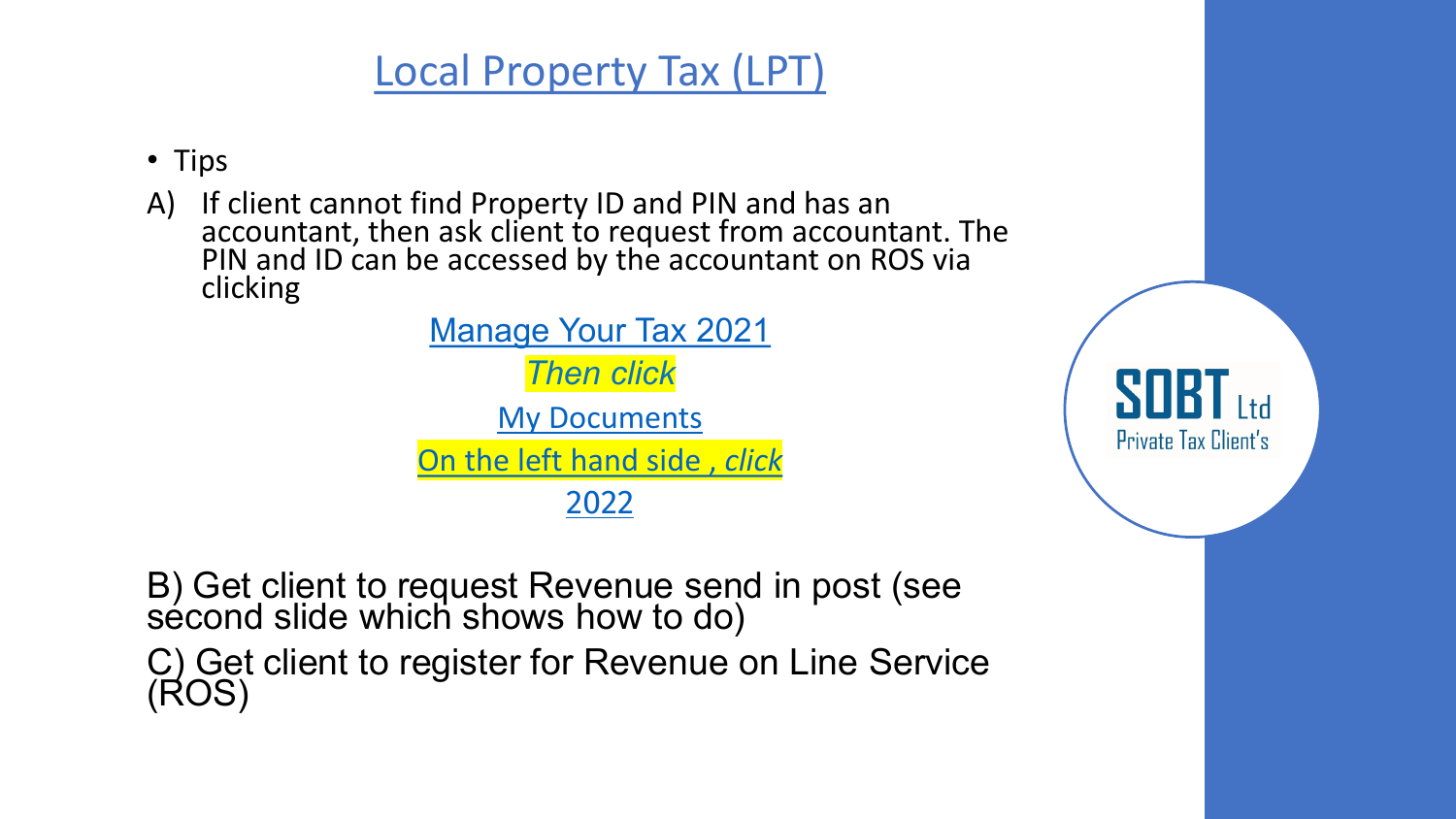

#### $\leftarrow$  Back Your 2022 documents

| Summary                | <b>Document name</b> | <b>Tax year</b> | Date issued <b>↓</b> |                 |   |
|------------------------|----------------------|-----------------|----------------------|-----------------|---|
| Unread documents<br>п. |                      |                 |                      |                 |   |
| $\Box$ 2022            | LPT 2022 Return      | 2022            | 11/09/2021           | <b>View PDF</b> | ∨ |
| $\Box$ 2021            |                      |                 |                      |                 |   |
| $\Box$ 2020            |                      |                 |                      |                 |   |
| $\Box$ 2019            |                      |                 |                      |                 |   |
| $\Box$ 2018            |                      |                 |                      |                 |   |
| $\Box$ 2017            |                      |                 |                      |                 |   |
| $\Box$ Archive         |                      |                 |                      |                 |   |

PAYE Help . Security . Privacy . Accessibility . Disclaimer Language Gaeilge

**SOBT** Ltd Private Tax Client's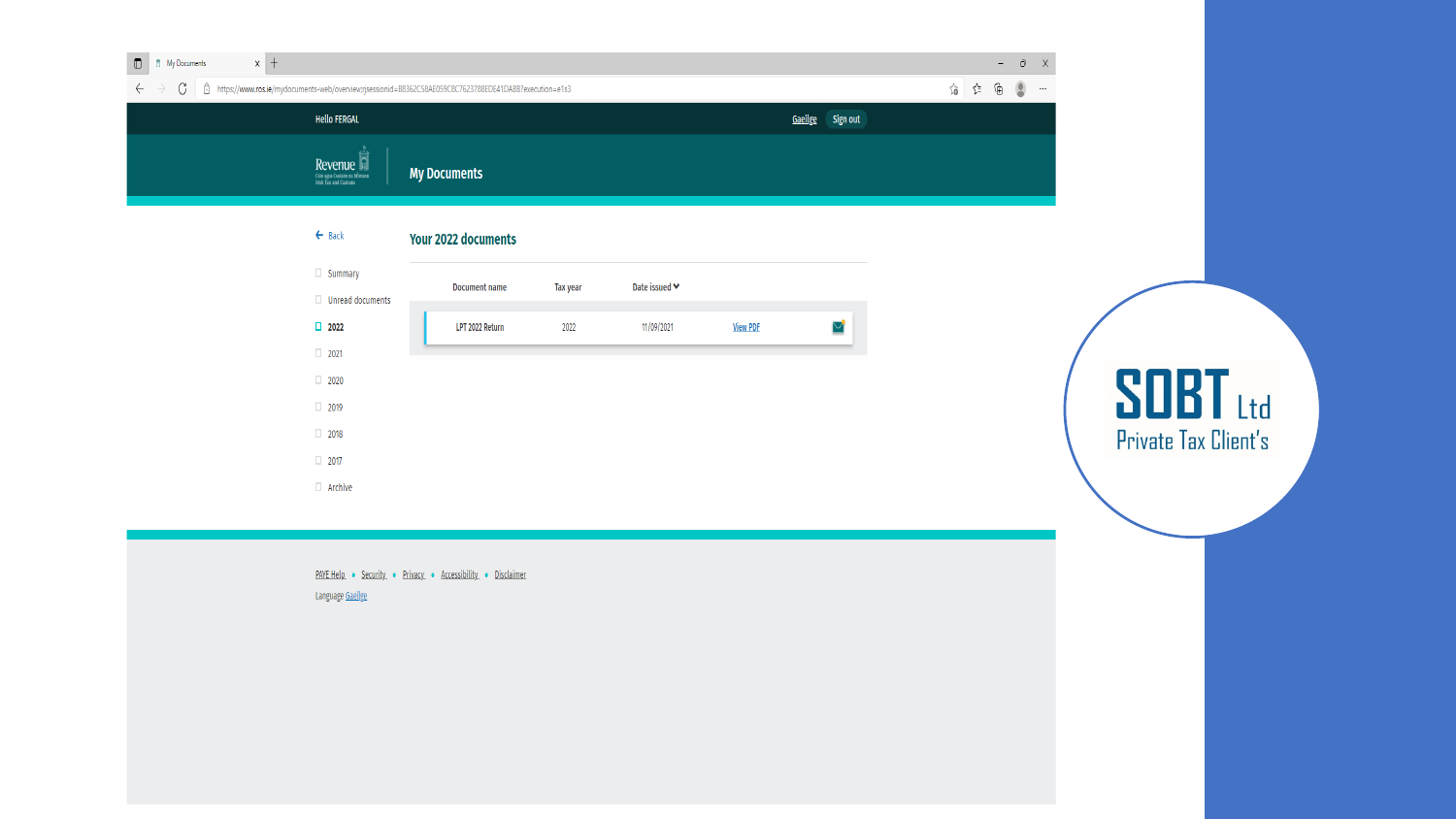

**SOBT** Ltd Private Tax Client's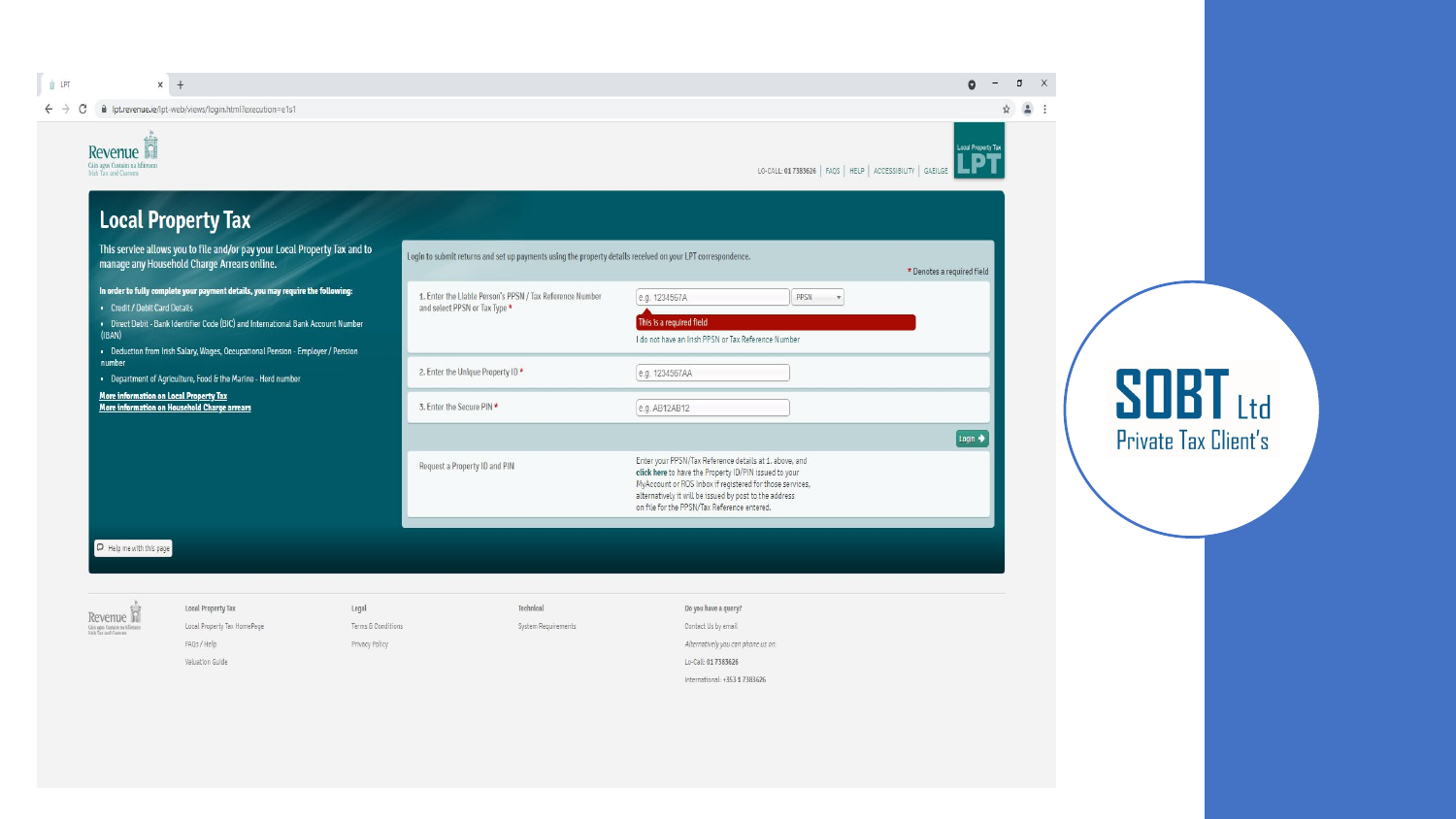Budget 2022 –Key Tax Home Points

- Pre-Letting expenses on vacant properties –extended to end of 2024
- E-work allowance -30% of Light & Heat & Internet
- Tax/Bands and Credits moved upwards slightly
- BIK Exemption on medical check ups, corona virus test, influenza tests. Must be available to all staff

Private Tax Client's

- BIK Exemption on Electric Cars been phased out, €35k 2023, €20k 2024, €10k 2025
- EWSS to continue to 30 April 2022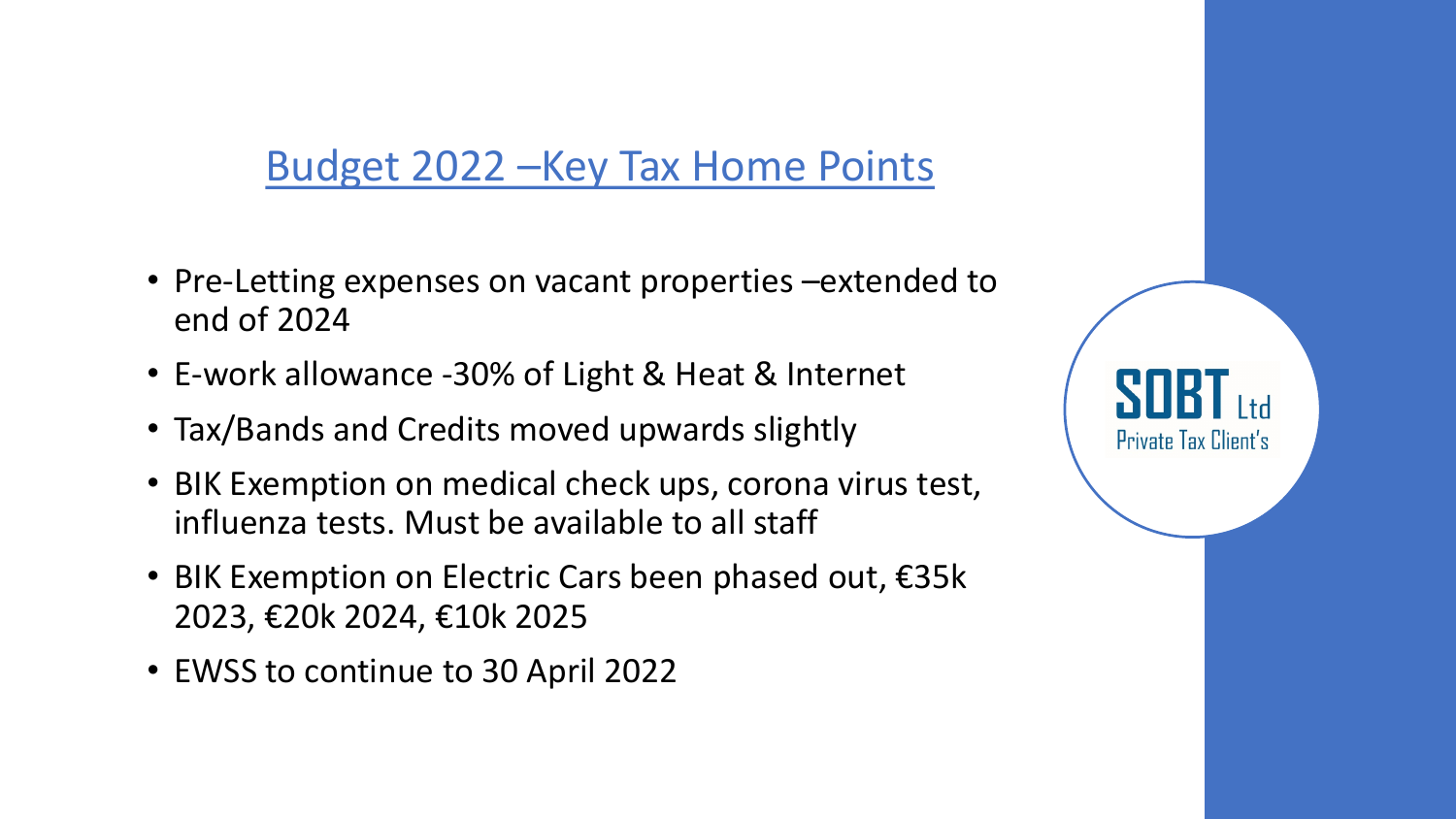Budget 2022 –Warning signs on Tax Treatment of Loans

- 1. Finance Bill announced change in the way loans would be treated, e.g. from say parents to children
- 2. Free use of money –value of that gift is deemed to be determined by

Private Tax Client's

*Best price obtainable of borrowing an equivalent sum in the open market*

=> Gift tax bills for kids

Thankfully, this change wont be implemented by the sounding of Government but it is something to plan for change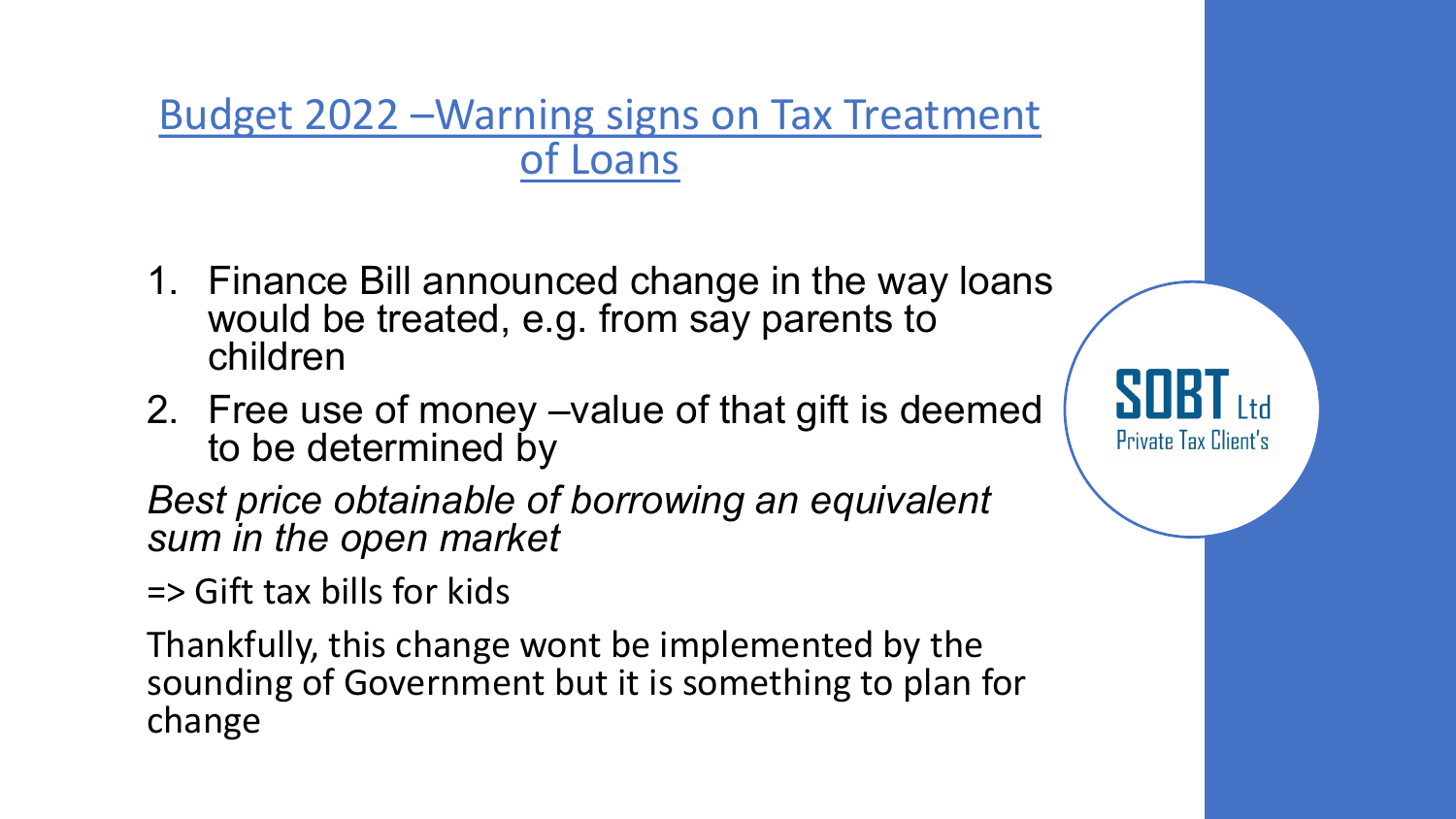#### **Vacant Properties**

1. Make sure to let your clients know that  $€5k$  of expenses paid out before letting commences on "vacant" properties are allowed as a tax deduction against rents

#### Question

• Are many clients fearful of letting vacant properties due to tenant notice requirements ?

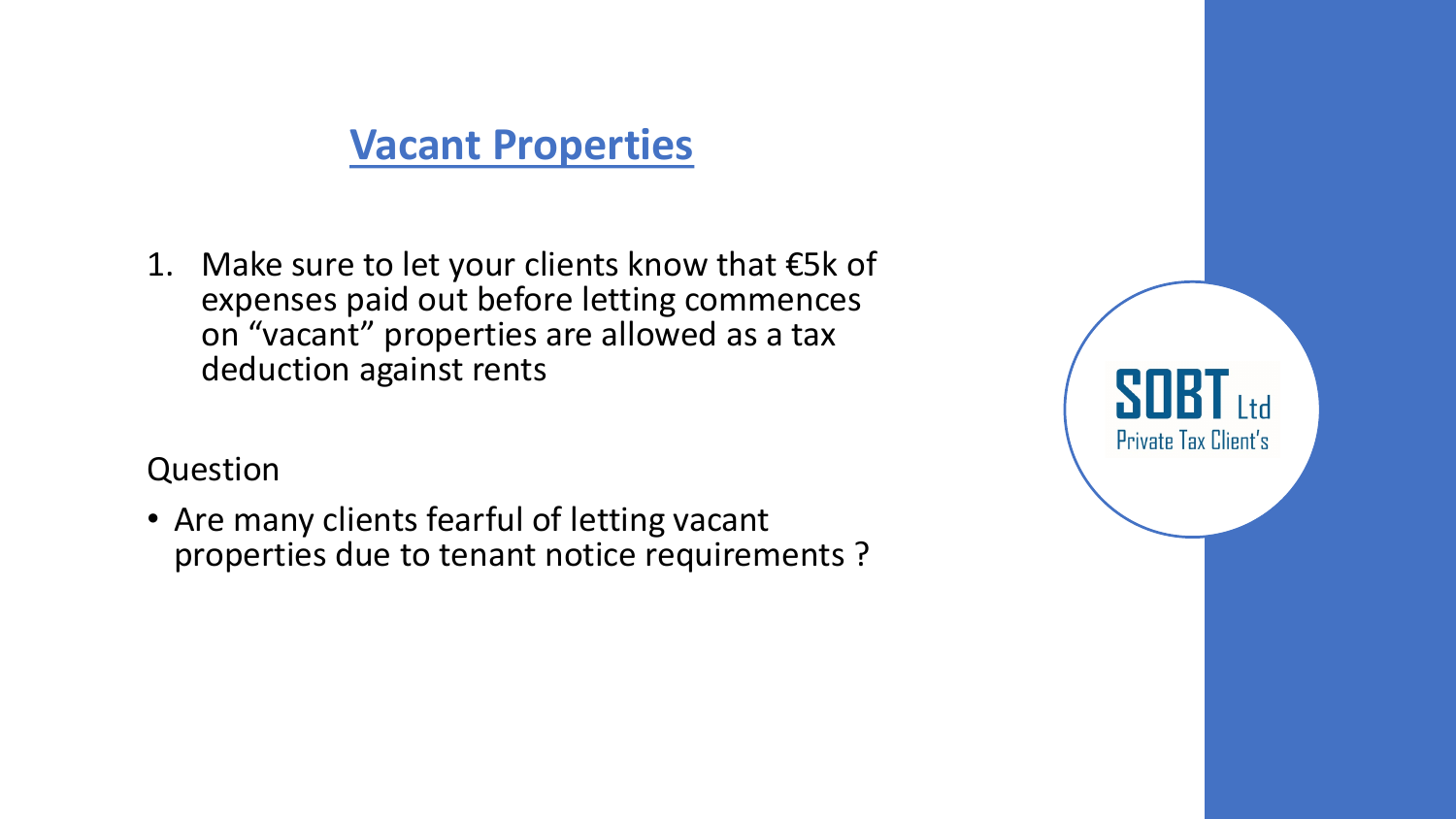**Owning An Investment Property Take a look under the bonnet !**

- 1. Tax Leakage on owning an Investment Property
- 2. Cost of finance on debt
- 3. How much is debt reducing per annum
- 4. Any hassle
- 5. Affordability
- 6. Debt priority –your own house versus investment property, which debt costs more ?

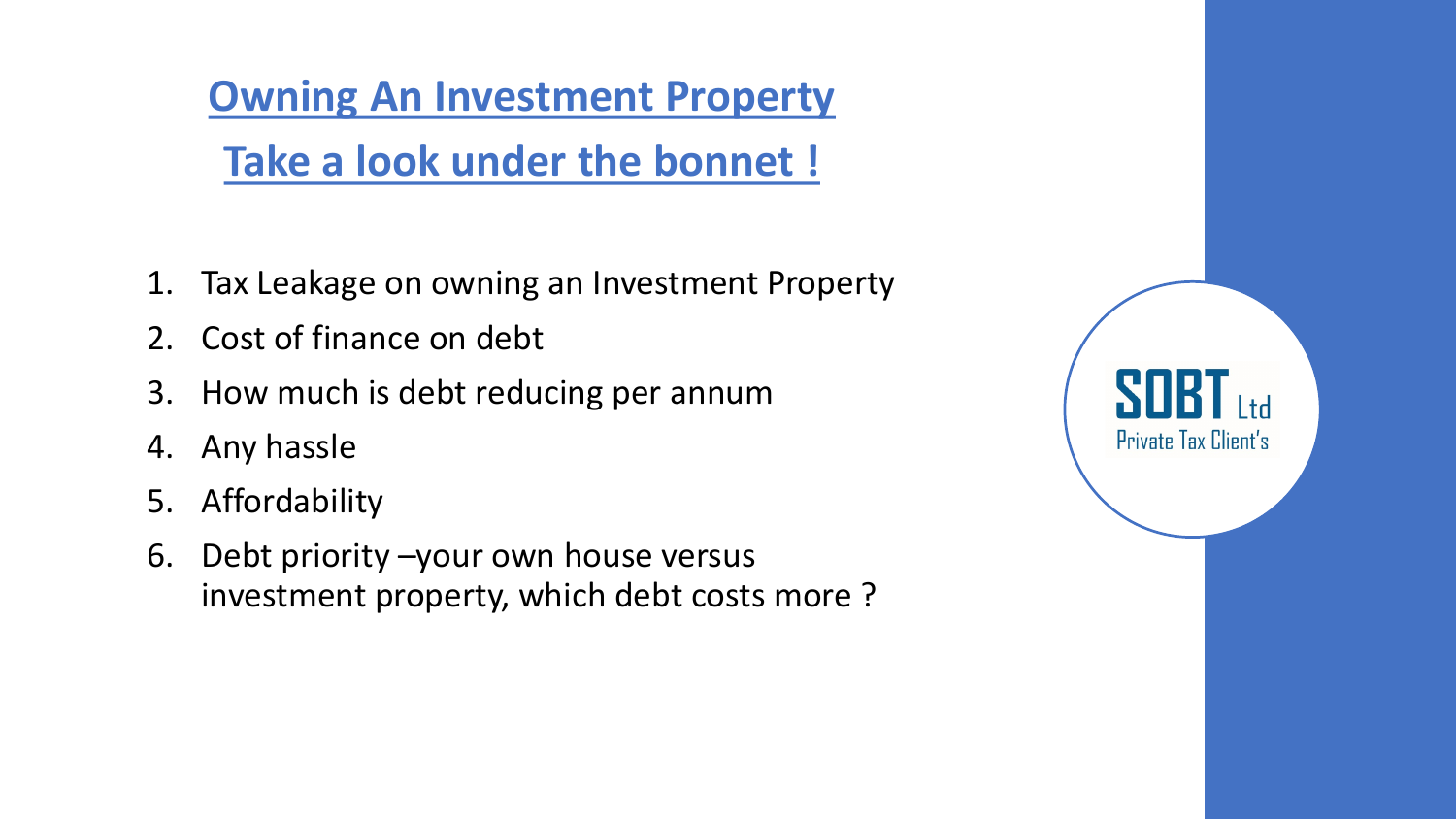#### **Joe's situation**

- 1. Owns family home mortgage €400k, paying 3%
- 2. Investment property in Terenure, €400k, tracker mortgage, rent €1,750 per month, some expenses, mortgage €1,100 per month

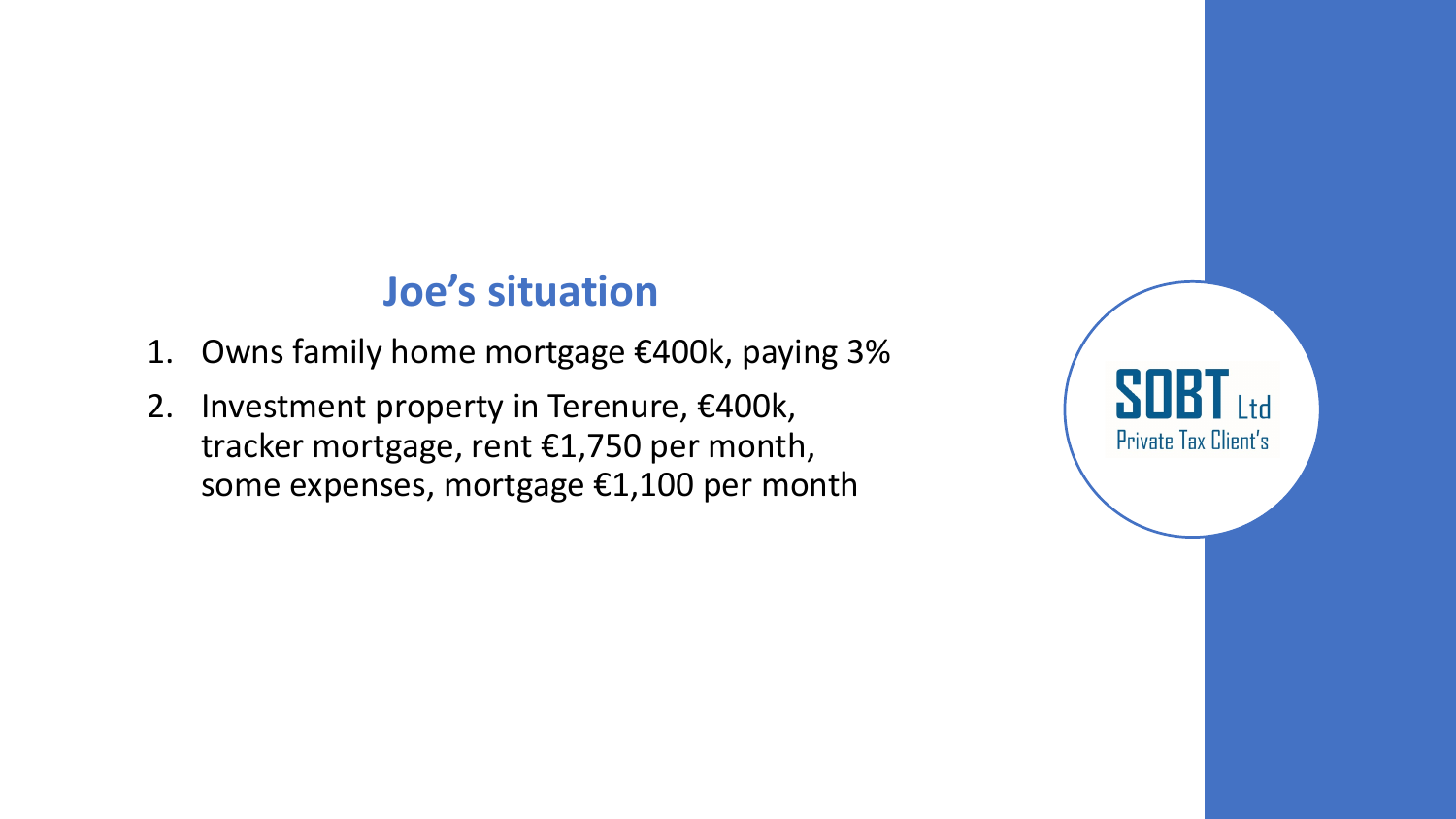| Cashflow<br><b>Analysis</b>    |  |             |
|--------------------------------|--|-------------|
|                                |  | Normal      |
| <b>Gross Rent</b>              |  | 21,000      |
| <b>Expenses</b>                |  | (1, 779)    |
| Mortgage<br>Repayments         |  | (13, 200)   |
| <b>Tax Due</b><br>before       |  |             |
| pension                        |  | (7, 253)    |
|                                |  | $\mathbf 0$ |
|                                |  |             |
| <b>Net Rent</b><br>(Deficit)   |  | (1, 233)    |
|                                |  |             |
| Yield<br><b>Analysis</b>       |  | 400,000     |
| <b>Gross Yield</b>             |  | 5%          |
| Net yield<br>after<br>cashflow |  | $-0.31%$    |

 $S$  $B$  $I$ <sub>Ltd</sub><br>Private Tax Client's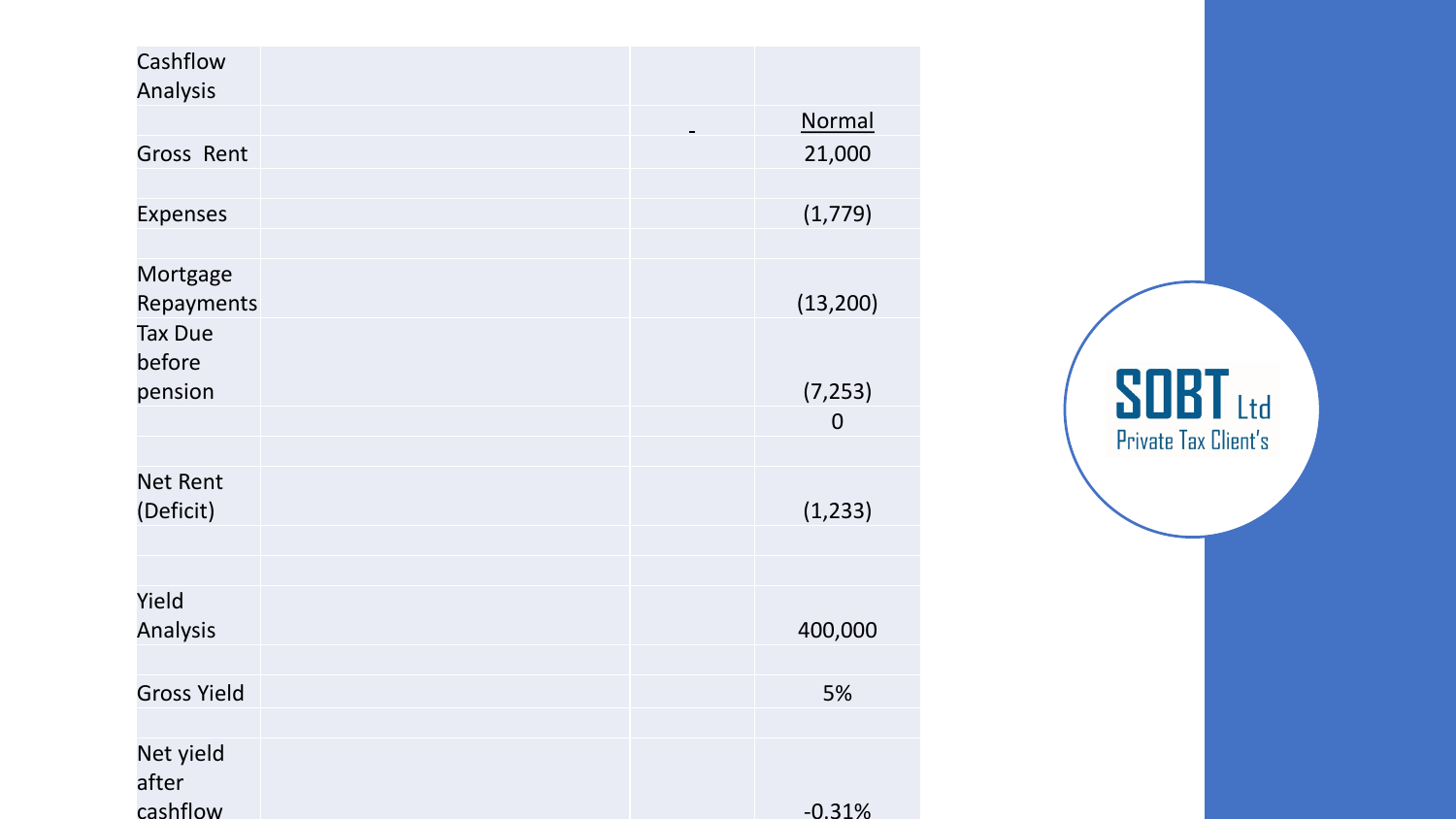#### **Key Outcomes**

- 1. The property is costing  $\epsilon$ 1,233 p.a.
- 2. Low cost debt on investment property and debt reduction is €11k p.a. which is form of saving
- 3. Affordable for Joe
- 4. No hassle
- 5. Joe is happy to continue to reduce the debt and hopes the property will rise in value

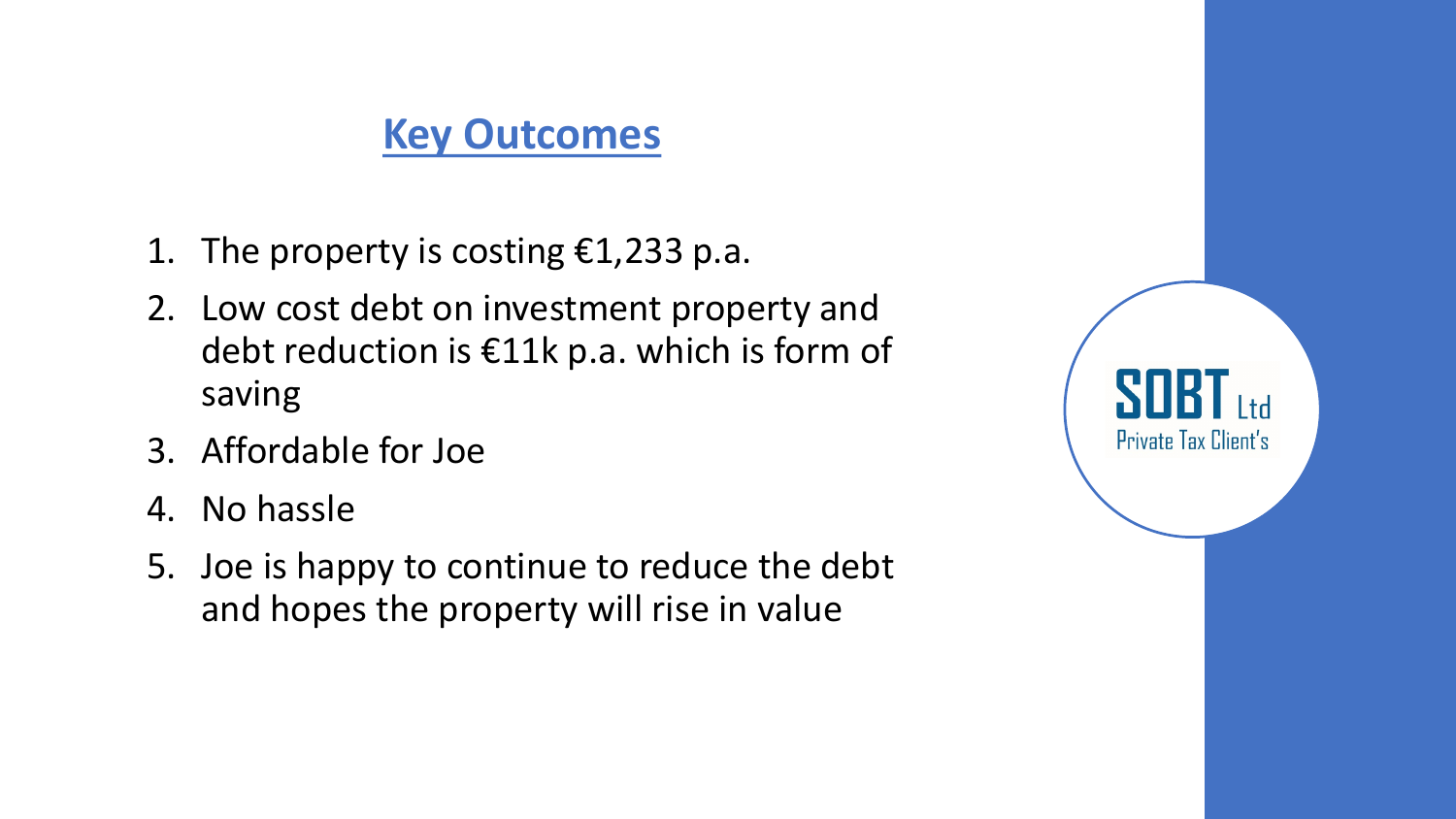## **Advice for clients on buying**

- 1. Make sure to establish tax leakage
- 2. Establish cost of finance
- 3. Establish cash flow cost of keeping property
- 4. Can cashflow sustain periods of vacancy (advice should be to have "rainy day" property fund)
- 5. Can cashflow sustain the "facelift" costs on re- letting, say €5k

Private Tax Client's

- 6. Can cashflow sustain a "what will go wrong has gone wrong" year, e.g. new boiler, fixtures breaking
- 7. Make sure to keep receipts to claim expenses. Best incur expenses when let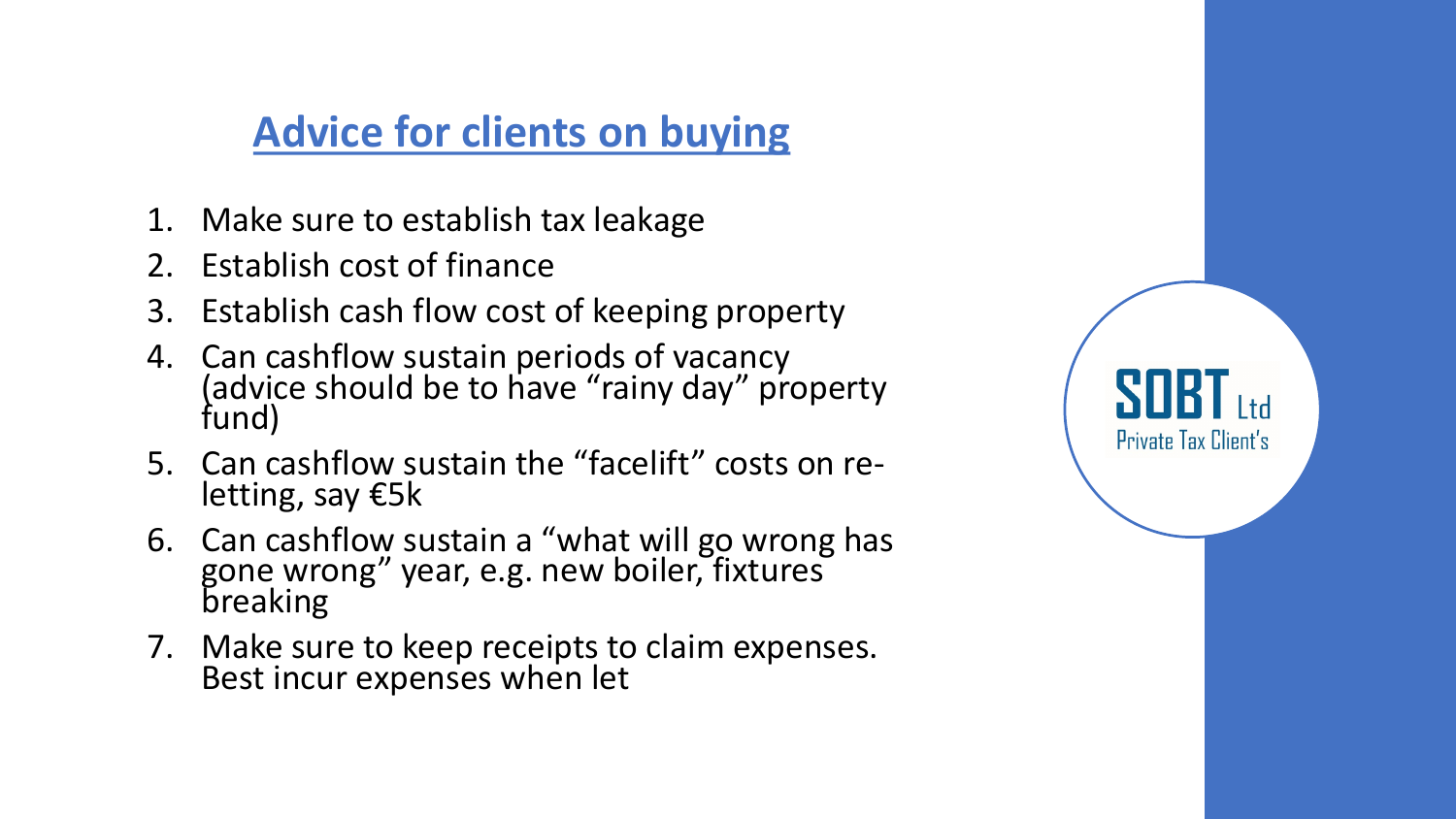## **Advice for clients on selling**

1. Can the client afford mortgage repayment with bank with no rent. Find out from bank if they will grant a moratorium or other concession

€

- 2. Establish the CGT position
- 3. Establish the gross to net cashflow situation

| Sale Proceeds            |  |
|--------------------------|--|
| <b>Auctioneer Fee</b>    |  |
| Legal Fee                |  |
| Repayment of bank debt   |  |
| <b>CGT to Revenue</b>    |  |
| <b>Net Cash position</b> |  |

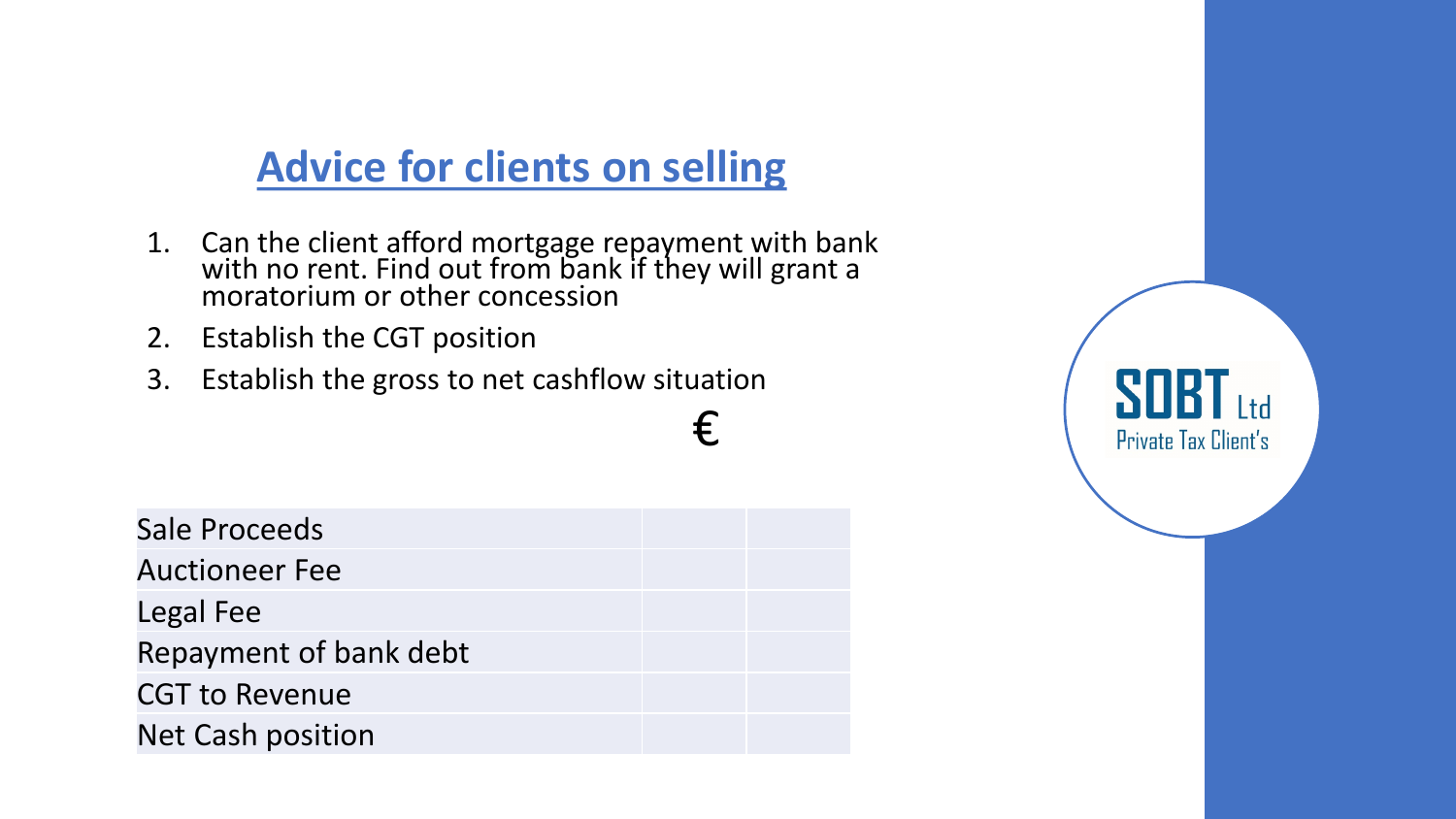#### **Traps**

- 1. Impulse buying , buy now think later
- 2. No figures done
- 3. Rent not achieved what was thought
- 4. Client under pressure
- 5. Timing

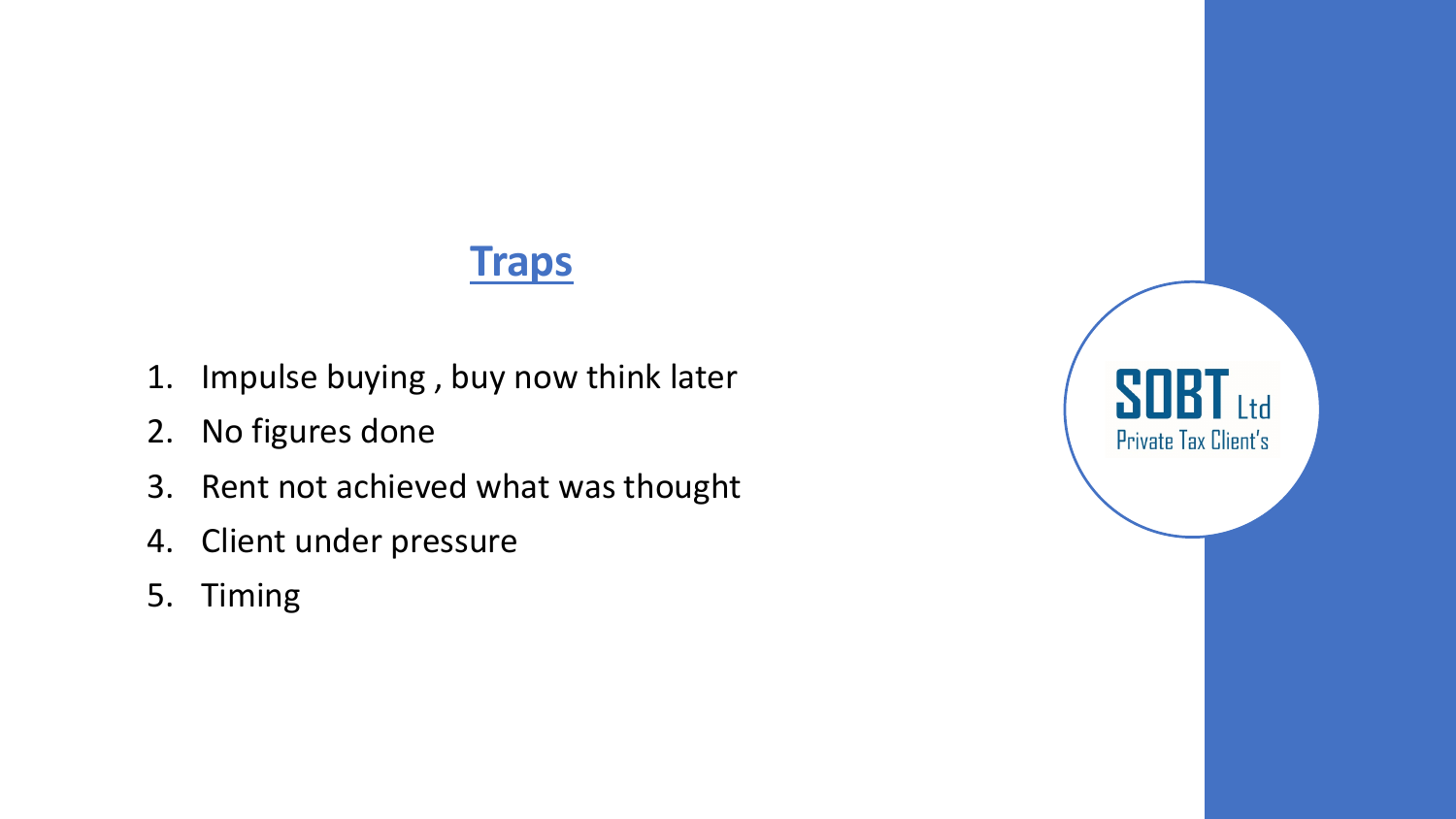## **Managing a property for a Non Resident Landlord**

- 1. Still issues in agents managing properties, paying rent over and having no paperwork re collection agent status
- 2. The problem will not go away !
- 3. Revenue are enhancing their knowledge of non residents

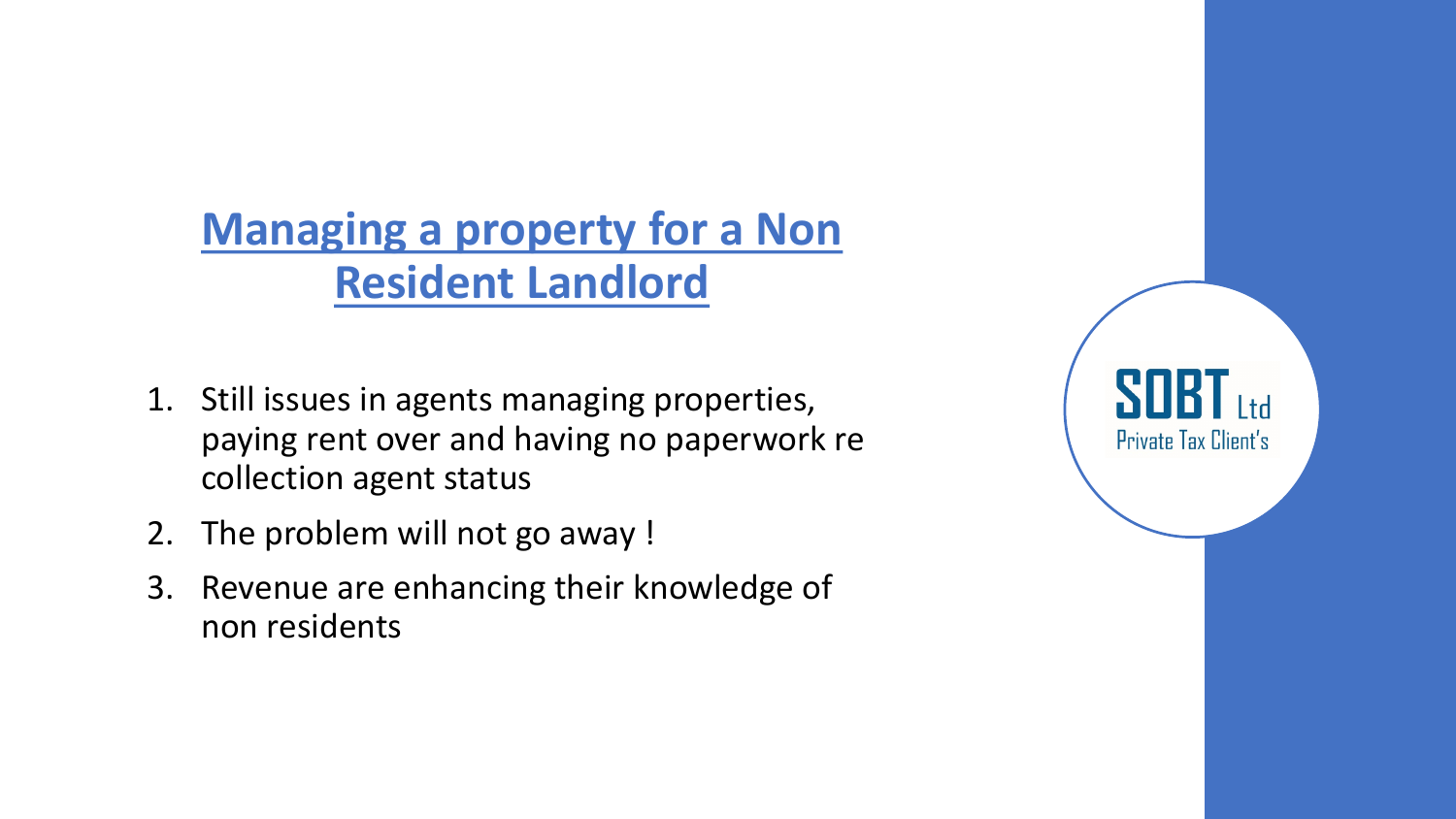#### **Job Done**

- 1. You have a collection agent tax number on your file
- 2. You have an e-tax clearance certificate
- 3. You can pay over rent in normal manner

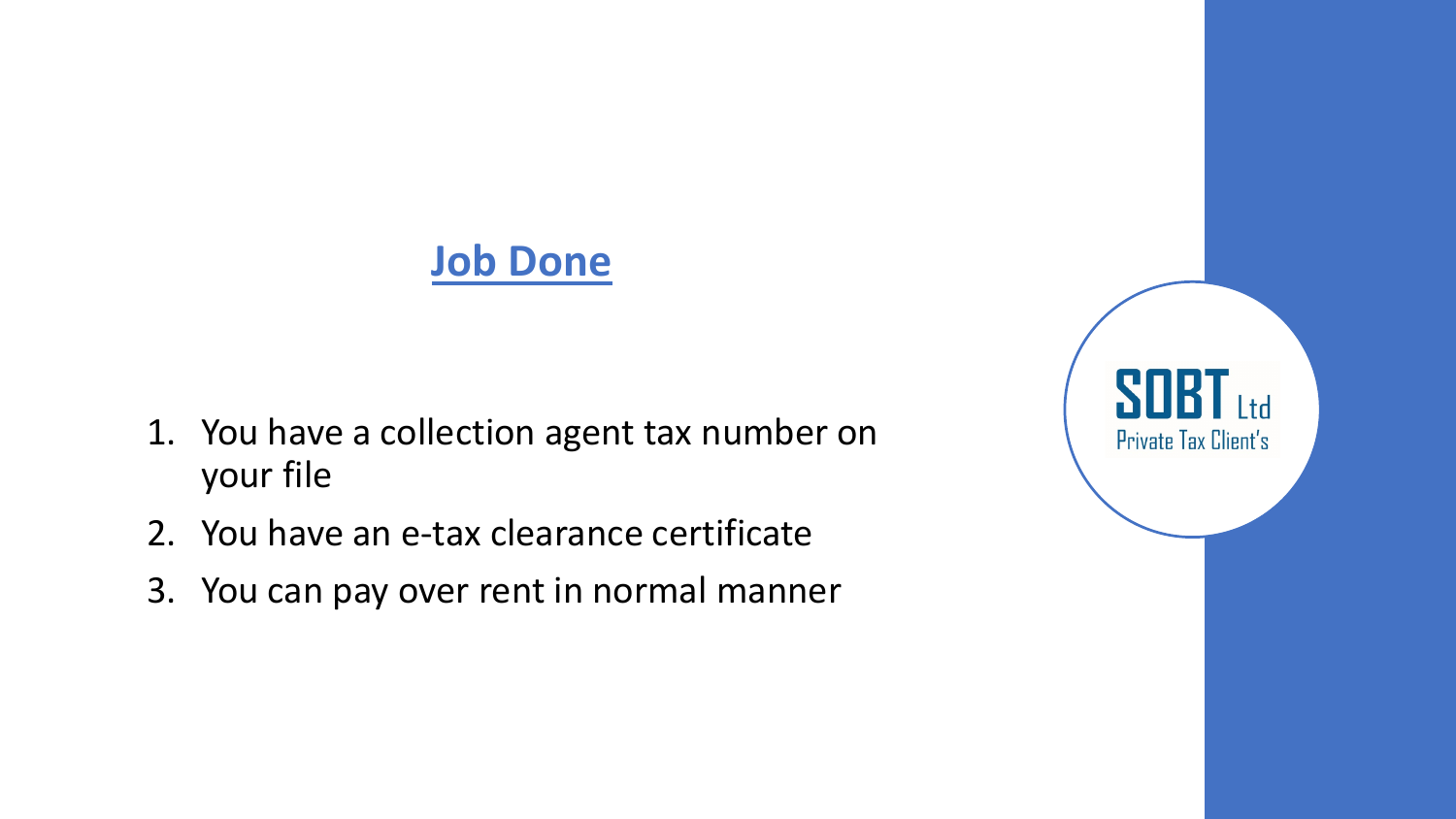#### **Job NOT Done**

- 1. You have no collection agent tax number on your file. All you have is the clients own PPS Number
- 2. You have been paying the rent over each month

#### Dangers

- A) Revenue view you as responsible and you are liable for clients tax bill
- B) Client leaves

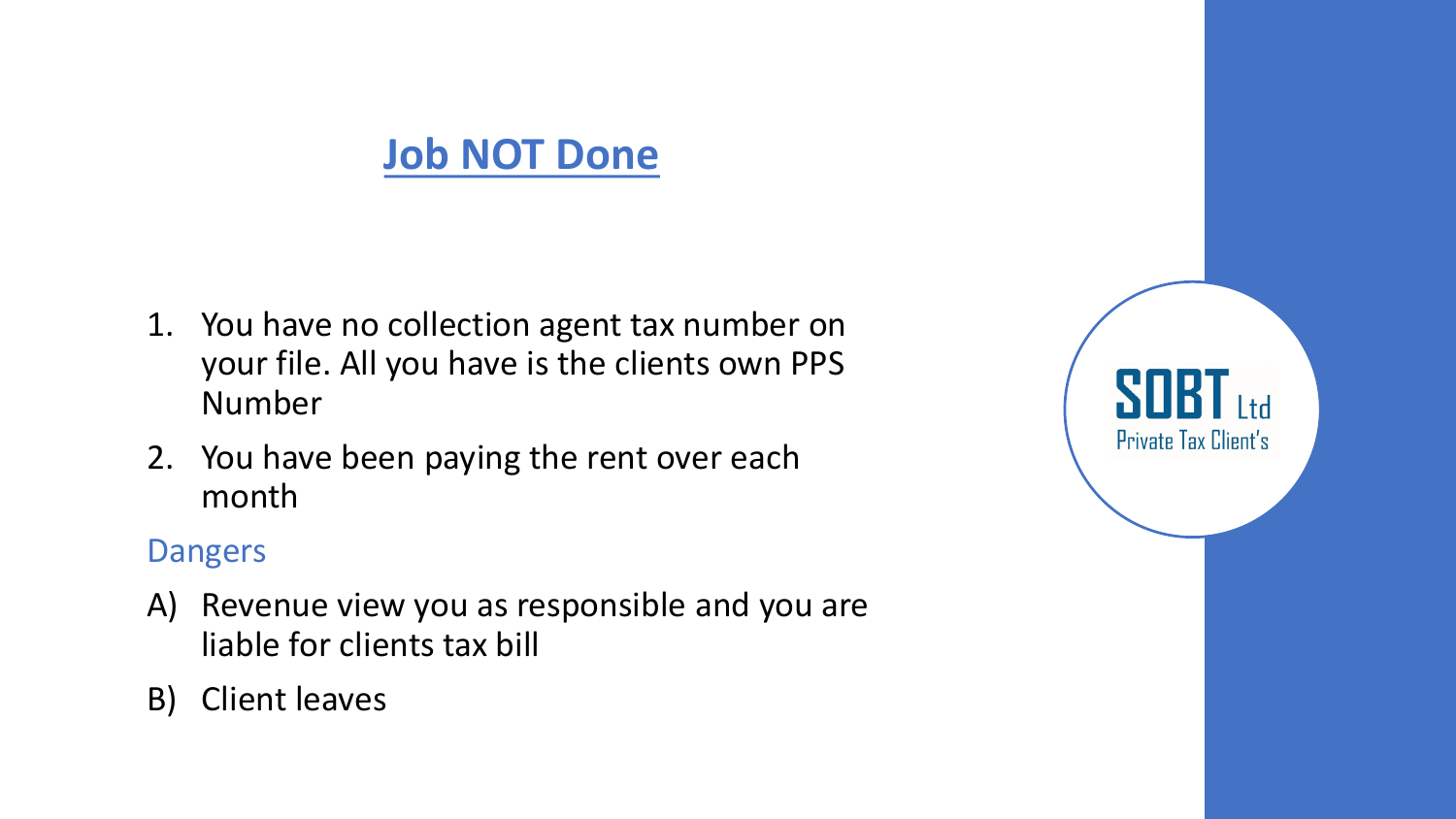## **Seeing it half way through**

You are aware your client has been living in the UK. You have emailed your client asking they appoint a collection agent but the client has not replied. Two years have gone by and you are still paying the rent over.

## **What should you do**

You now need to consider should you withhold funds from the rent as you are liable for the clients tax. While this will not be popular with the client, Revenue allow you do this if you have not been given proof of collection agent

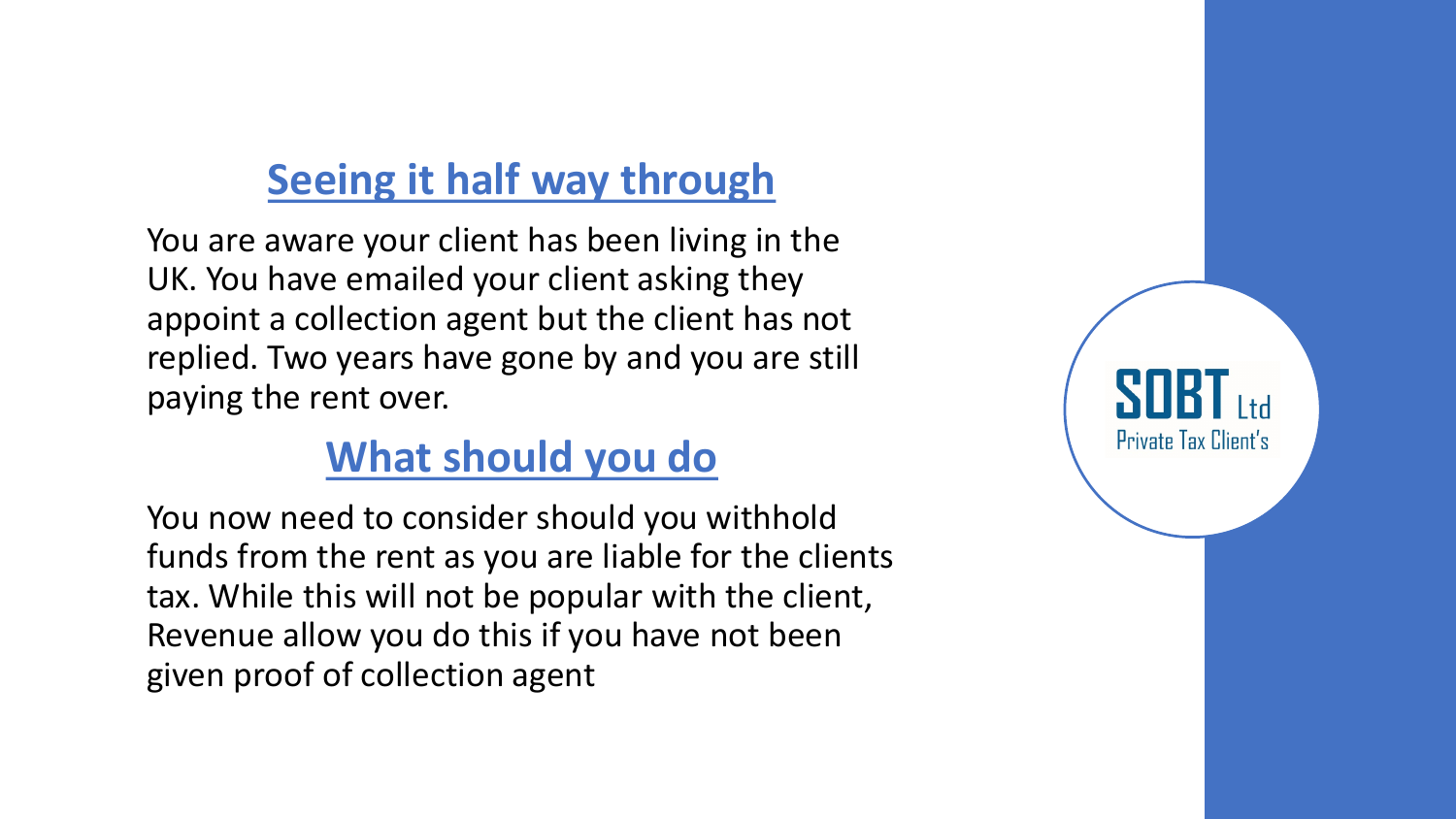## **Tenants who pay rent directly to landlord**

- 1. Once the tenant becomes aware must deduct tax from gross rent
- 2. If tenant is PAYE, Revenue will reduce tax credits for 20% tax due
- 3. If subject to self assessment –Form 11-pay the tax as part of same

SOBT <sub>1</sub> Private Tax Client's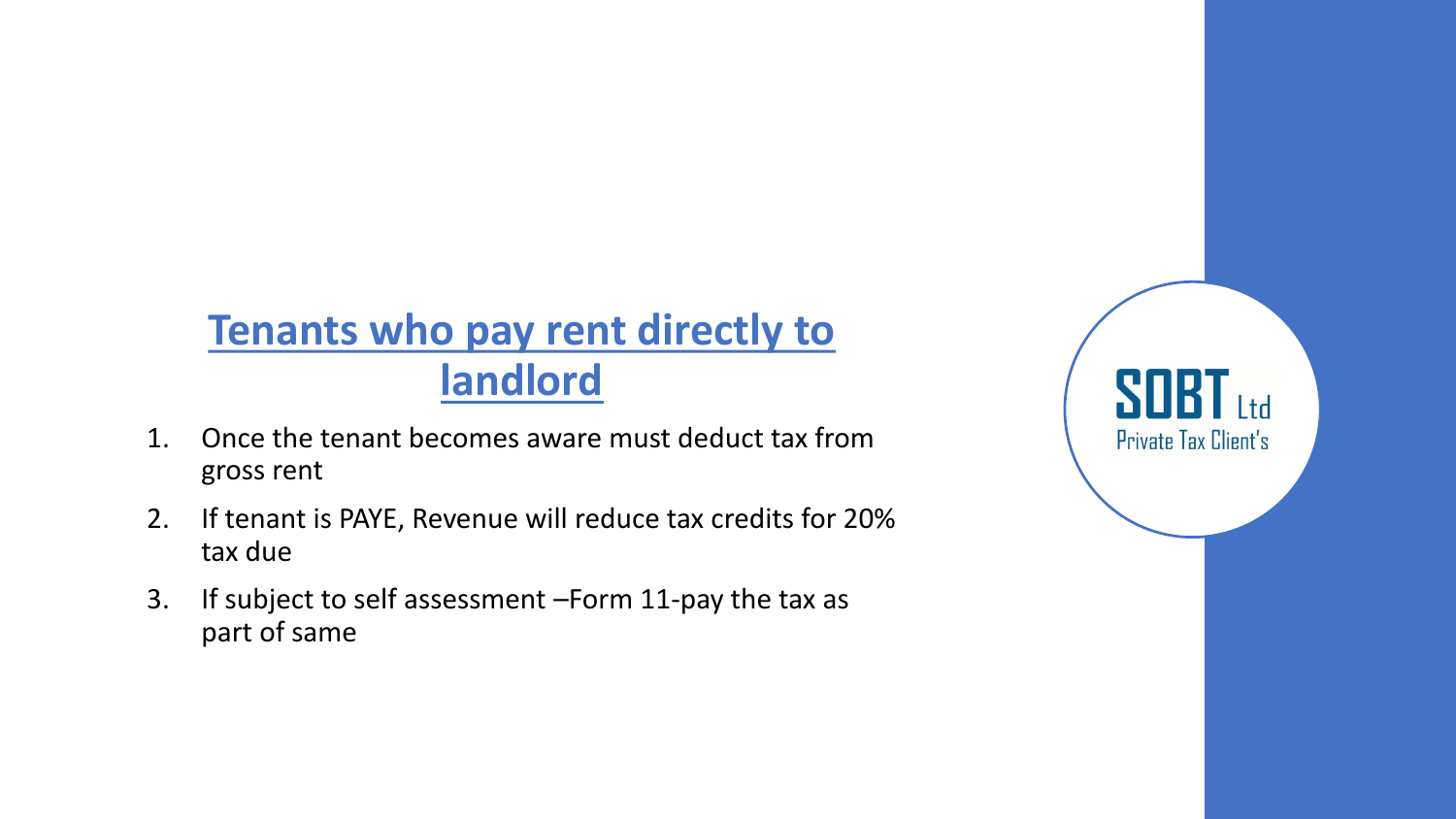#### **Form 8-3**

Significant lack of knowledge still around Forms 8-3. Revenue insist these forms must be done.

You must complete !!

- 1. Receives rent
- 2. Managed premises –watch this point
- 3. Receives Deposit ("other payments arising)

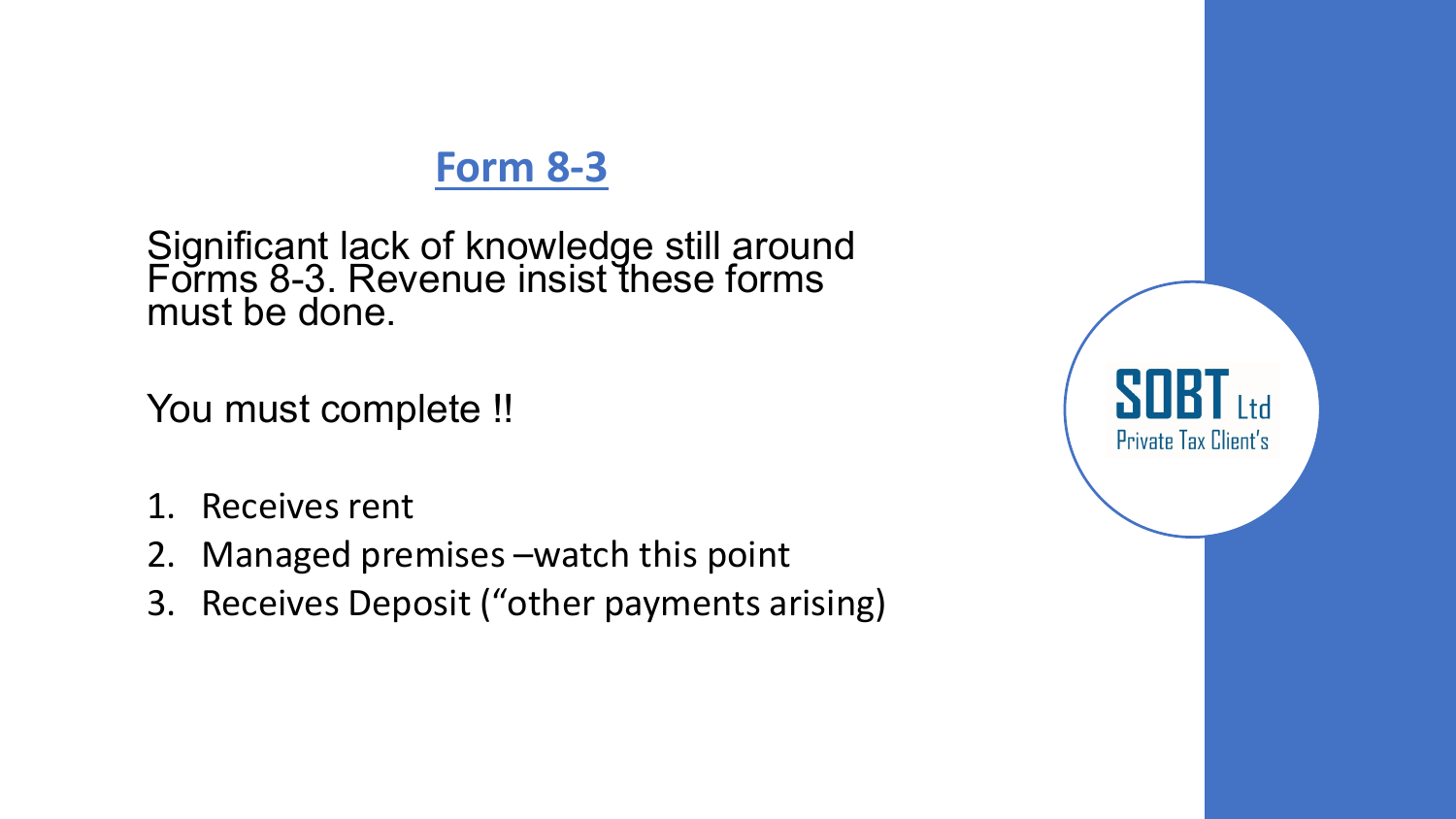## **Designated email for tax queries exclusive to IPAV members**

[taxqueries@ipav.ie](mailto:taxqueries@ipav.ie)

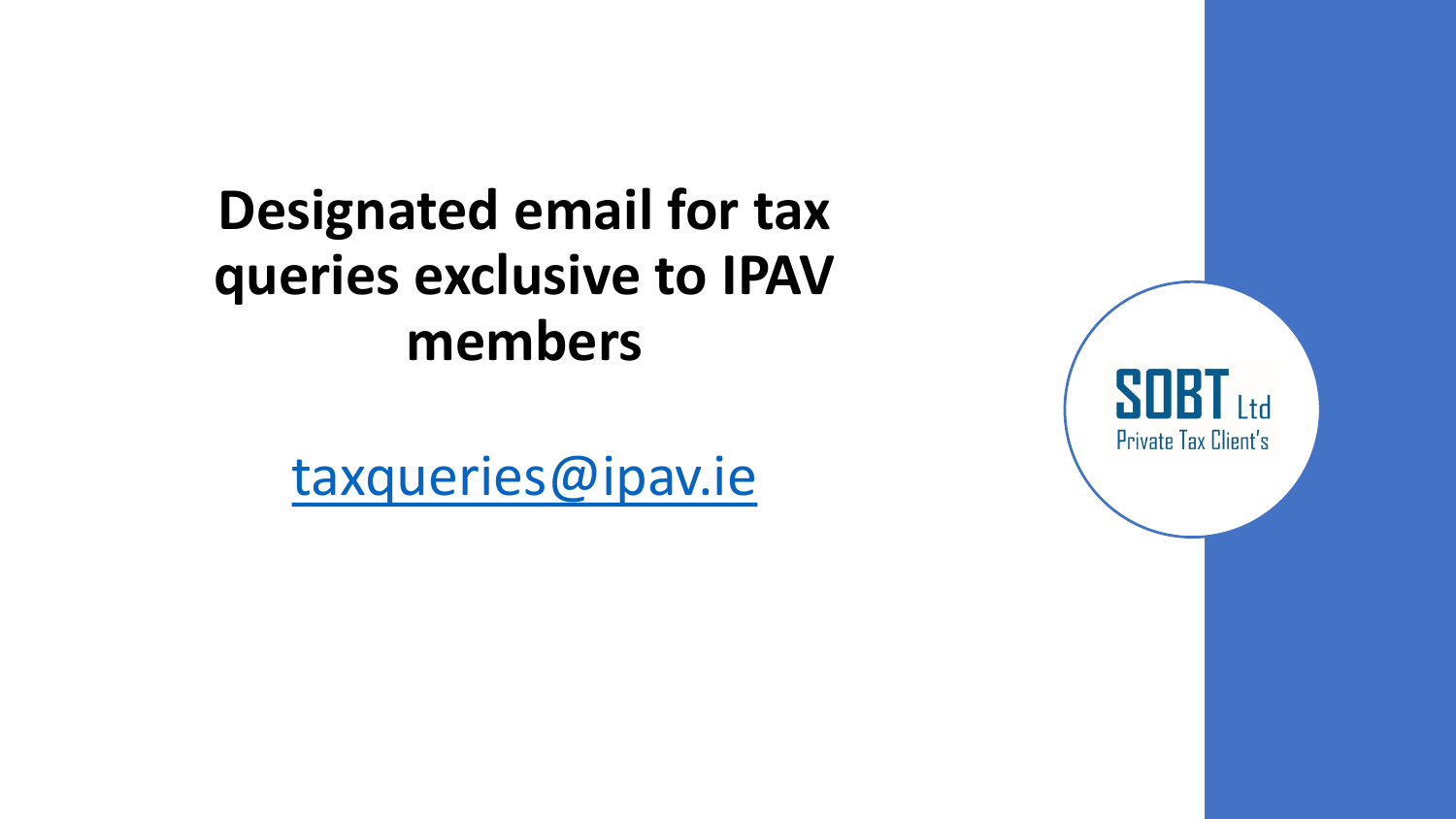## **SOBT** Ltd Private Tax Client's

#### **Contact details**

**[shay@sobt.ie](mailto:shay@sobt.ie)**

**086-8062702**